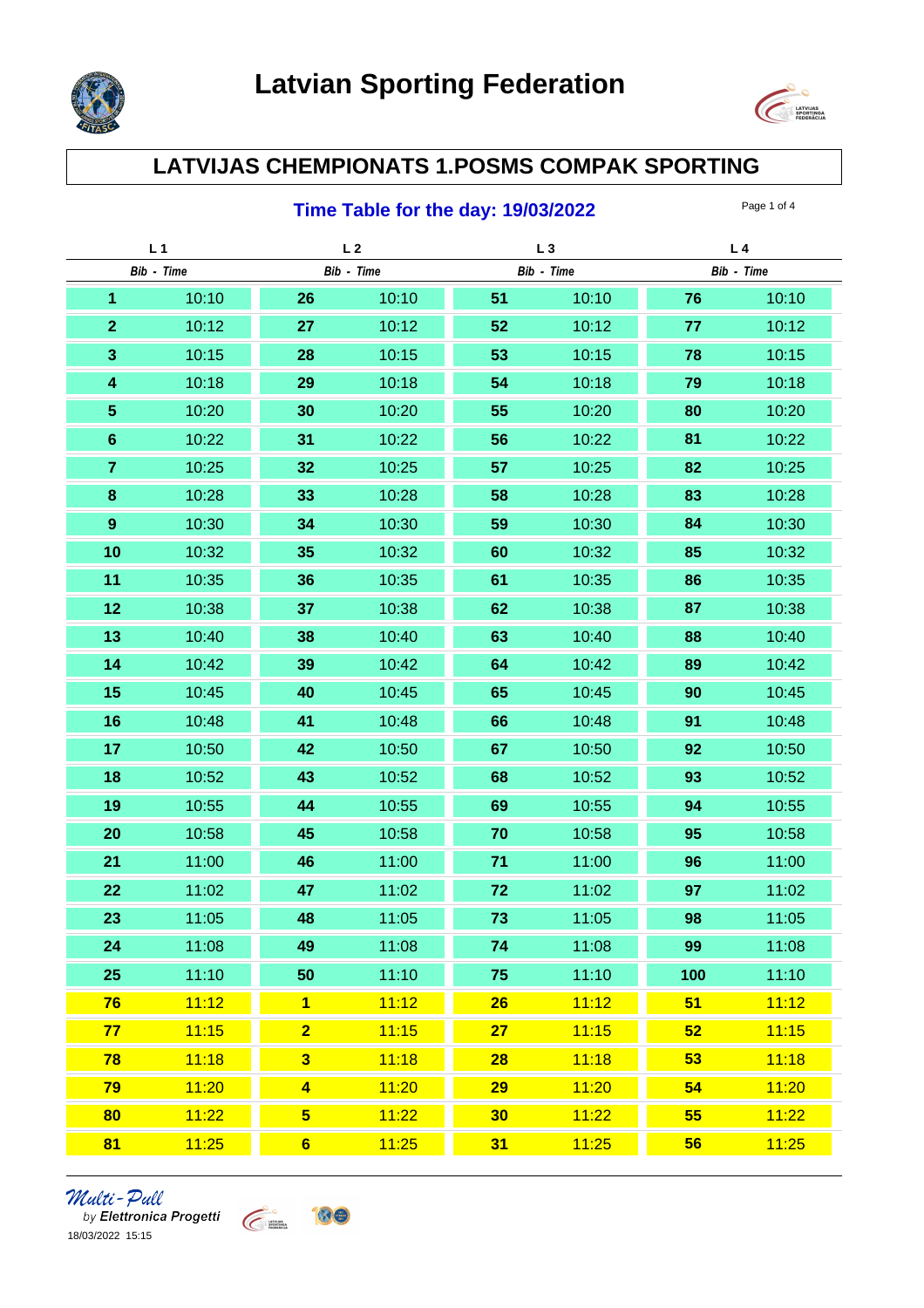## **Time Table for the day: 19/03/2022** Page 2 of 4

| L <sub>1</sub> |       | L <sub>2</sub> |       | $L_3$                   |       | L4         |       |
|----------------|-------|----------------|-------|-------------------------|-------|------------|-------|
| Bib - Time     |       | Bib - Time     |       | Bib - Time              |       | Bib - Time |       |
| 82             | 11:28 | $\overline{7}$ | 11:28 | 32                      | 11:28 | 57         | 11:28 |
| 83             | 11:30 | $\bf{8}$       | 11:30 | 33                      | 11:30 | 58         | 11:30 |
| 84             | 11:32 | 9              | 11:32 | 34                      | 11:32 | 59         | 11:32 |
| 85             | 11:35 | 10             | 11:35 | 35                      | 11:35 | 60         | 11:35 |
| 86             | 11:38 | 11             | 11:38 | 36                      | 11:38 | 61         | 11:38 |
| 87             | 11:40 | 12             | 11:40 | 37                      | 11:40 | 62         | 11:40 |
| 88             | 11:42 | 13             | 11:42 | 38                      | 11:42 | 63         | 11:42 |
| 89             | 11:45 | 14             | 11:45 | 39                      | 11:45 | 64         | 11:45 |
| 90             | 11:48 | 15             | 11:48 | 40                      | 11:48 | 65         | 11:48 |
| 91             | 11:50 | 16             | 11:50 | 41                      | 11:50 | 66         | 11:50 |
| 92             | 11:52 | 17             | 11:52 | 42                      | 11:52 | 67         | 11:52 |
| 93             | 11:55 | 18             | 11:55 | 43                      | 11:55 | 68         | 11:55 |
| 94             | 11:58 | 19             | 11:58 | 44                      | 11:58 | 69         | 11:58 |
| 95             | 12:00 | 20             | 12:00 | 45                      | 12:00 | 70         | 12:00 |
| 96             | 12:02 | 21             | 12:02 | 46                      | 12:02 | 71         | 12:02 |
| 97             | 12:05 | 22             | 12:05 | 47                      | 12:05 | 72         | 12:05 |
| 98             | 12:08 | 23             | 12:08 | 48                      | 12:08 | 73         | 12:08 |
| 99             | 12:10 | 24             | 12:10 | 49                      | 12:10 | 74         | 12:10 |
| 100            | 12:12 | 25             | 12:12 | 50                      | 12:12 | 75         | 12:12 |
| 51             | 12:45 | 76             | 12:45 | $\overline{1}$          | 12:45 | 26         | 12:45 |
| 52             | 12:48 | 77             | 12:48 | $\mathbf{2}$            | 12:48 | 27         | 12:48 |
| 53             | 12:50 | 78             | 12:50 | $\mathbf{3}$            | 12:50 | 28         | 12:50 |
| 54             | 12:52 | 79             | 12:52 | $\overline{\mathbf{4}}$ | 12:52 | 29         | 12:52 |
| 55             | 12:55 | 80             | 12:55 | $5\phantom{.0}$         | 12:55 | 30         | 12:55 |
| 56             | 12:58 | 81             | 12:58 | $\bf 6$                 | 12:58 | 31         | 12:58 |
| 57             | 13:00 | 82             | 13:00 | $\overline{7}$          | 13:00 | 32         | 13:00 |
| 58             | 13:02 | 83             | 13:02 | 8                       | 13:02 | 33         | 13:02 |
| 59             | 13:05 | 84             | 13:05 | 9                       | 13:05 | 34         | 13:05 |
| 60             | 13:08 | 85             | 13:08 | 10                      | 13:08 | 35         | 13:08 |
| 61             | 13:10 | 86             | 13:10 | 11                      | 13:10 | 36         | 13:10 |
| 62             | 13:12 | 87             | 13:12 | 12                      | 13:12 | 37         | 13:12 |
| 63             | 13:15 | 88             | 13:15 | 13                      | 13:15 | 38         | 13:15 |
| 64             | 13:18 | 89             | 13:18 | 14                      | 13:18 | 39         | 13:18 |
| 65             | 13:20 | 90             | 13:20 | 15                      | 13:20 | 40         | 13:20 |
| 66             | 13:22 | 91             | 13:22 | 16                      | 13:22 | 41         | 13:22 |
| 67             | 13:25 | 92             | 13:25 | 17                      | 13:25 | 42         | 13:25 |

# *Multi - Pull*<br>by Elettronica Progetti<br>18/03/2022 15:15

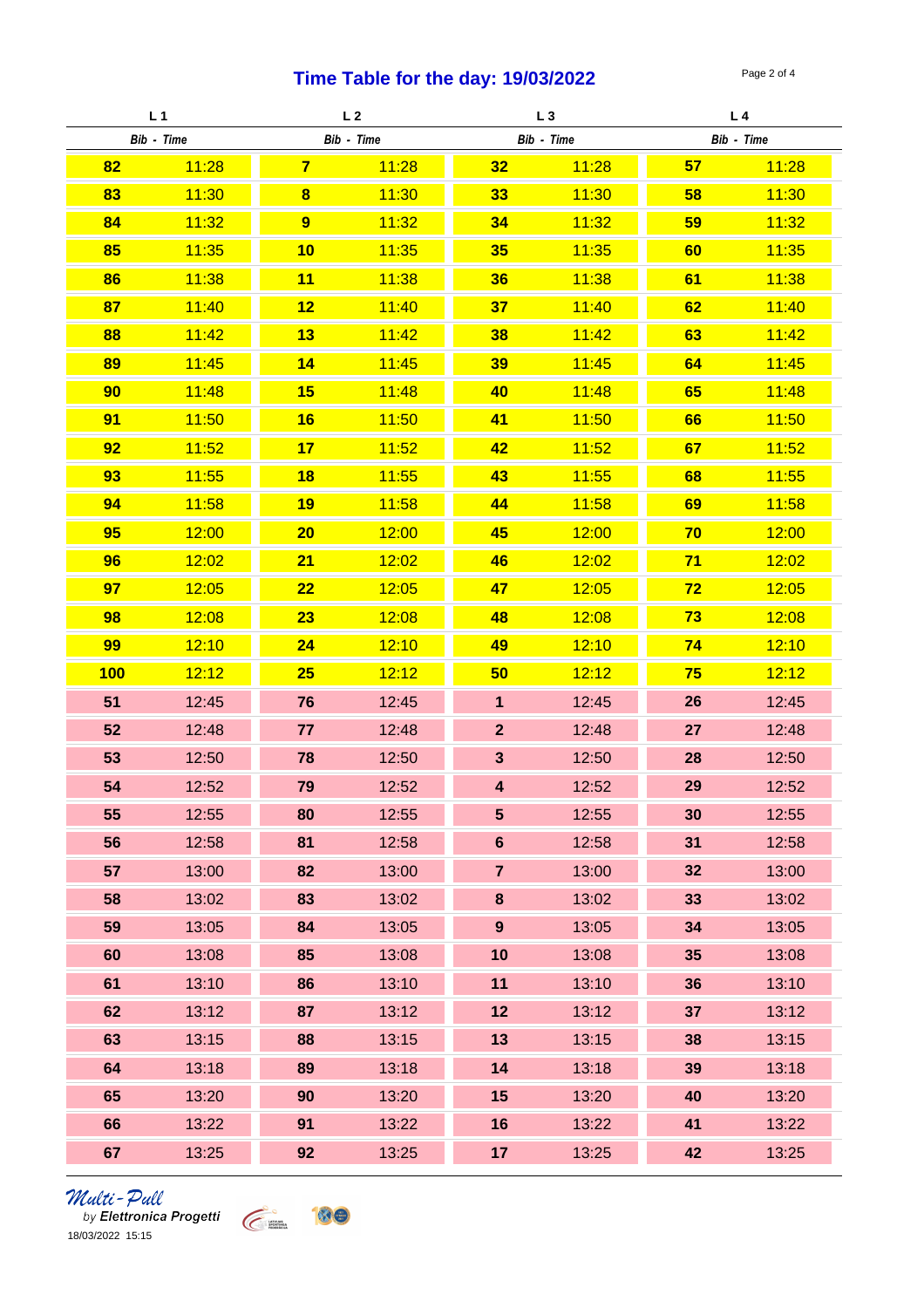#### **Time Table for the day: 19/03/2022** Page 3 of 4

| L <sub>1</sub> |       | L <sub>2</sub> |       | $L_3$      |       | L4               |       |
|----------------|-------|----------------|-------|------------|-------|------------------|-------|
| Bib - Time     |       | Bib - Time     |       | Bib - Time |       | Bib - Time       |       |
| 68             | 13:28 | 93             | 13:28 | 18         | 13:28 | 43               | 13:28 |
| 69             | 13:30 | 94             | 13:30 | 19         | 13:30 | 44               | 13:30 |
| 70             | 13:32 | 95             | 13:32 | 20         | 13:32 | 45               | 13:32 |
| 71             | 13:35 | 96             | 13:35 | 21         | 13:35 | 46               | 13:35 |
| 72             | 13:38 | 97             | 13:38 | 22         | 13:38 | 47               | 13:38 |
| 73             | 13:40 | 98             | 13:40 | 23         | 13:40 | 48               | 13:40 |
| 74             | 13:42 | 99             | 13:42 | 24         | 13:42 | 49               | 13:42 |
| 75             | 13:45 | 100            | 13:45 | 25         | 13:45 | 50               | 13:45 |
| 26             | 13:48 | 51             | 13:48 | 76         | 13:48 | $\overline{1}$   | 13:48 |
| 27             | 13:50 | 52             | 13:50 | 77         | 13:50 | $\mathbf{2}$     | 13:50 |
| 28             | 13:52 | 53             | 13:52 | 78         | 13:52 | $\mathbf{3}$     | 13:52 |
| 29             | 13:55 | 54             | 13:55 | 79         | 13:55 | 4                | 13:55 |
| 30             | 13:58 | 55             | 13:58 | 80         | 13:58 | 5                | 13:58 |
| 31             | 14:00 | 56             | 14:00 | 81         | 14:00 | $6\phantom{1}$   | 14:00 |
| 32             | 14:02 | 57             | 14:02 | 82         | 14:02 | 7                | 14:02 |
| 33             | 14:05 | 58             | 14:05 | 83         | 14:05 | 8                | 14:05 |
| 34             | 14:08 | 59             | 14:08 | 84         | 14:08 | $\boldsymbol{9}$ | 14:08 |
| 35             | 14:10 | 60             | 14:10 | 85         | 14:10 | 10               | 14:10 |
| 36             | 14:12 | 61             | 14:12 | 86         | 14:12 | 11               | 14:12 |
| 37             | 14:15 | 62             | 14:15 | 87         | 14:15 | 12               | 14:15 |
| 38             | 14:18 | 63             | 14:18 | 88         | 14:18 | 13               | 14:18 |
| 39             | 14:20 | 64             | 14:20 | 89         | 14:20 | 14               | 14:20 |
| 40             | 14:22 | 65             | 14:22 | 90         | 14:22 | 15               | 14:22 |
| 41             | 14:25 | 66             | 14:25 | 91         | 14:25 | 16               | 14:25 |
| 42             | 14:28 | 67             | 14:28 | 92         | 14:28 | 17               | 14:28 |
| 43             | 14:30 | 68             | 14:30 | 93         | 14:30 | 18               | 14:30 |
| 44             | 14:32 | 69             | 14:32 | 94         | 14:32 | 19               | 14:32 |
| 45             | 14:35 | 70             | 14:35 | 95         | 14:35 | 20               | 14:35 |
| 46             | 14:38 | 71             | 14:38 | 96         | 14:38 | 21               | 14:38 |
| 47             | 14:40 | 72             | 14:40 | 97         | 14:40 | 22               | 14:40 |
| 48             | 14:42 | 73             | 14:42 | 98         | 14:42 | 23               | 14:42 |
| 49             | 14:45 | 74             | 14:45 | 99         | 14:45 | 24               | 14:45 |
| 50             | 14:48 | 75             | 14:48 | 100        | 14:48 | 25               | 14:48 |

Caution: These shooting timetables are indicative and may change (early or delay). The organizers cannot be held liable for any change. The shooter is advised to be kept informed about possible modification of the timetable and to reach the shooting range at least 30 minutes before the indicated time. All drawings and all shooting tables will be displayed at the Club House.

**Round 1 Round 2 Round 3 Round 4 Round 5 Round 6 Round 7 Round 8**